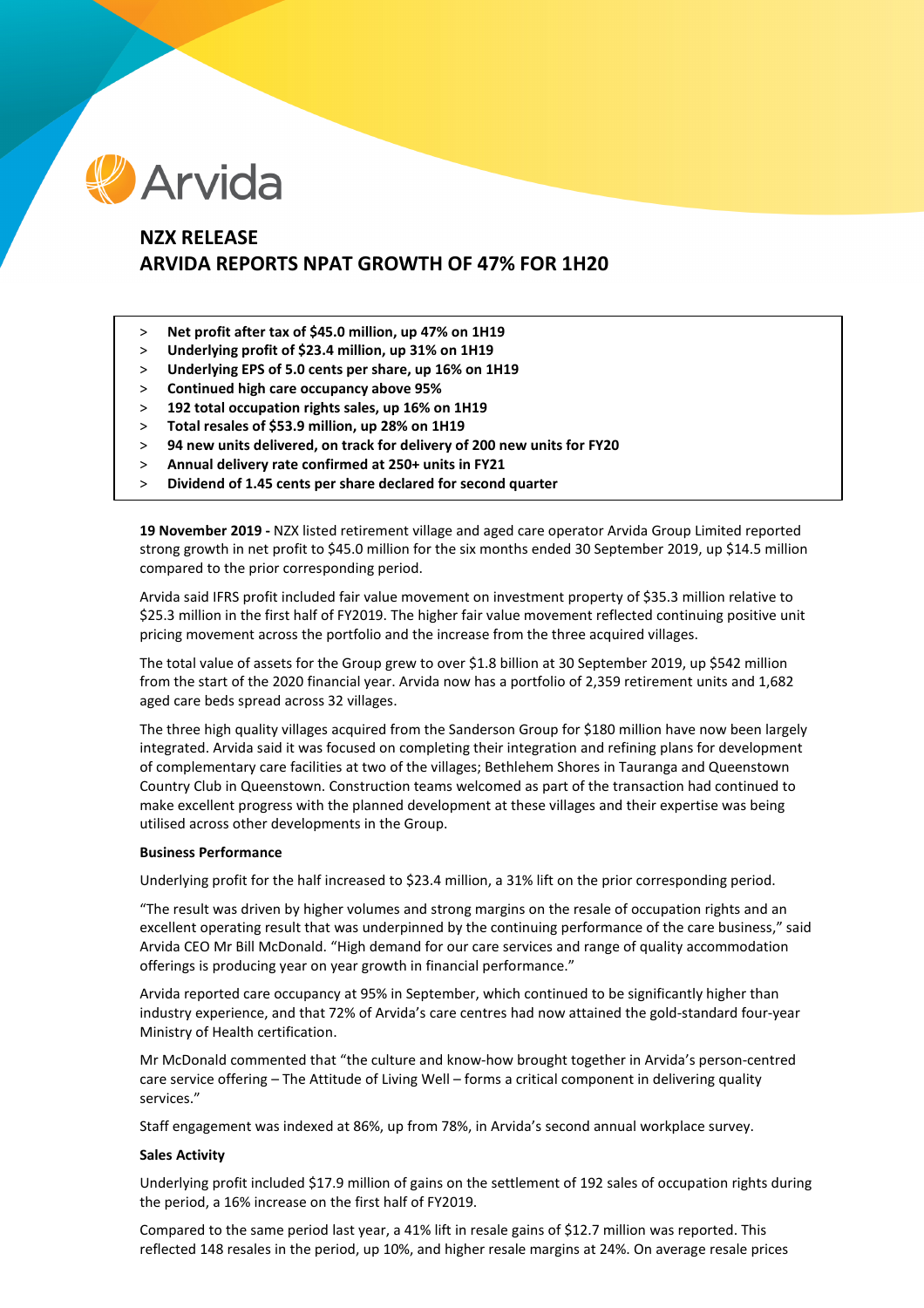were 3% above the pricing independently assessed at 31 March 2019, highlighting continued pricing momentum and demand for homes.

In the six-month period to 30 September 2019, \$34.3 million of new unit sales were settled at a development margin of 19%.

#### **Development Milestones**

Key development milestones were met with the delivery of the initial stage of the Waimea Plains development in Richmond, the final apartment block at Village at the Park in Wellington and the final villa stage at Lauriston Park in Cambridge. In total, 94 new homes were delivered across eight development sites in the half.

Mr McDonald said, "we are on track to deliver 200 new homes this financial year, in line with guidance provided. We expect this build rate to increase next year to over 250, as our development activity increases to deliver the pipeline of opportunities existing in our portfolio."

Arvida's future development pipeline includes 1,693 units and beds to be built over the next 5-7 years.

#### **Development Update**

Arvida said the outwardly facing community concept at Waimea Plains had been well received. The concept helps make the connection to the community by creating a "neighbourhood" that may include a health and fitness centre, hospitality, allied health and mixed retail. Sales of new villas and townhouses in the first stage at Waimea Plains had gone particularly well.

In Christchurch, the development at Park Lane is to include a similar concept where both residents and the wider community will have access to a new on-site facility and complementary health and wellbeing services.

Development of new care and apartment facilities at Aria Bay in Auckland and Copper Crest in Tauranga are progressing to an FY2021 completion date. These developments represent the first care suites to be offered under the new Arvida care occupational right agreement structure.

#### **Outlook**

Bill McDonald said the momentum in the first half was expected to continue for the balance of this financial year.

"With a strong first half now behind us, good momentum in earnings and a lift in our full year targets following completion of the recent acquisition, we remain confident to follow through with our priorities in the second half of FY2020," said Mr McDonald.

A dividend of 1.45 cents (partially imputed) per share was declared for the September quarter to be paid on 11 December 2019. The record date for the dividend entitlement is 3 December 2019. The dividend is partially imputed at 0.10 cents per share. A supplementary dividend of 0.0454 cents per share will be paid to non-resident shareholders.

- ENDS –

#### **For more information, please contact:**

Bill McDonald, Chief Executive Officer, Arvida Group Limited Tel: 021-270-3669 or email: bill.mcdonald@arvida.co.nz

Jeremy Nicoll, Chief Financial Officer, Arvida Group Limited Telephone: 021-403-665 or email: jeremy.nicoll@arvida.co.nz

#### **About Arvida:**

Arvida is one of New Zealand's largest aged care providers owning and operating 32 retirement villages located nationally. Each village operates independently under a corporate structure that supports village operations to ensure quality and consistency of service. Arvida has over 5,000 residents and provides a range of accommodation across a continuum of care that extends from independent living to full rest home, hospital and dementia-level care.

Arvida's growth strategy includes the acquisition of quality villages that meet strict acquisition criteria as well as the development of additional facilities at existing villages and targeted development of new villages in areas that are supported by a strong demographic and economic profile.

Arvida is listed on the NZX (NZX: ARV). Website[: www.arvida.co.nz](http://www.arvida.co.nz/)